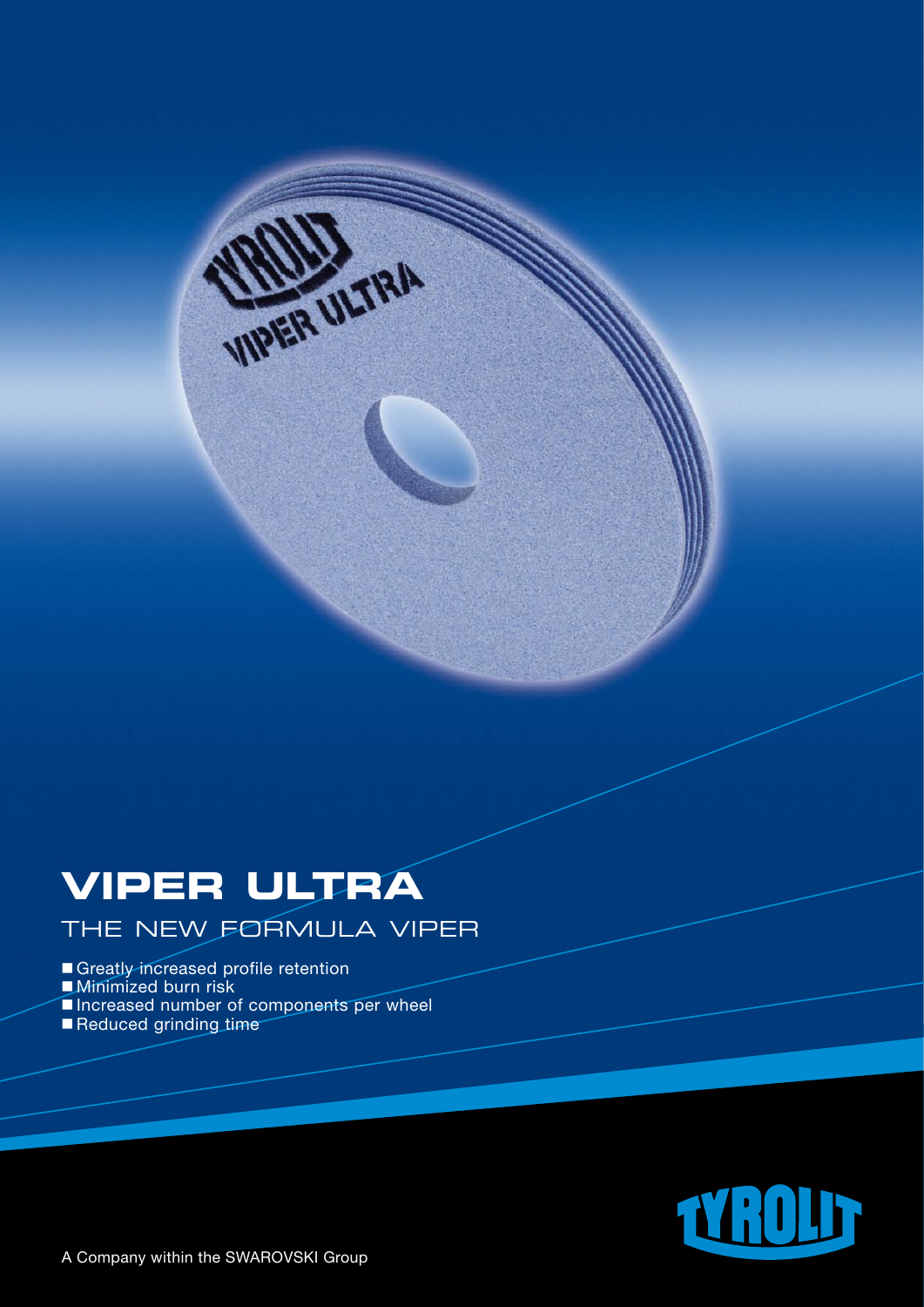### **VIPER ULTRA**

The patented VIPER system, developed in a TYROLIT joint venture, excels with its completely new and revolutionary approach to grinding operations for turbine rotor blades and nozzle guide vanes (NGV).

TYROLIT has succeeded in further advancing its special grinding wheels for this specific process and come up with its new generation of **VIPER ULTRA**.

**The development of the new, patented VIPER ULTRA matrix, as well as the sintering process enables a controlled wetting and coating of the grain surface, thereby providing the basis for significantly improved bonding of the grain.**

The new **VIPER ULTRA** bond system is capable of absorbing exceptionally high dynamic loads without damaging the bond bridges; resulting in optimal use of the abrasive grain.

The matrix in conventional high-porous bond systems yields and is broken up under the influence of high infeed rates as a result of the alternating high frequency forces.

Not so with the **VIPER ULTRA** bond system which has the following benefits:

- $\blacksquare$  cool cutting (minimized burn risk)
- $\blacksquare$  excellent form holding and profile retention
- $\blacksquare$  reduced dressing cycles and therefore higher lifetime of the roller dresser
- $\blacksquare$  lower grinding forces
- lower process costs
- $\blacksquare$  increased productivity/profitability



**Direct comparison of the bonding strength of the grain in the new and conventional systems**



#### **Dimensions available**

|               | <b>MAKINO iGrinder G5</b><br><b>BRIDGEPORT FGC1</b> | <b>BRIDGEPORT FGC2</b> | <b>MAKINO A99</b> |
|---------------|-----------------------------------------------------|------------------------|-------------------|
| max. diameter | 220 mm                                              | 250 mm                 | 300 mm            |
| width         | $10 - 45$ mm                                        | 10 - 45 mm             | $10 - 50$ mm      |
| bore          | $32 \, \text{mm}$                                   | $32 \, \text{mm}$      | $32/60$ mm        |

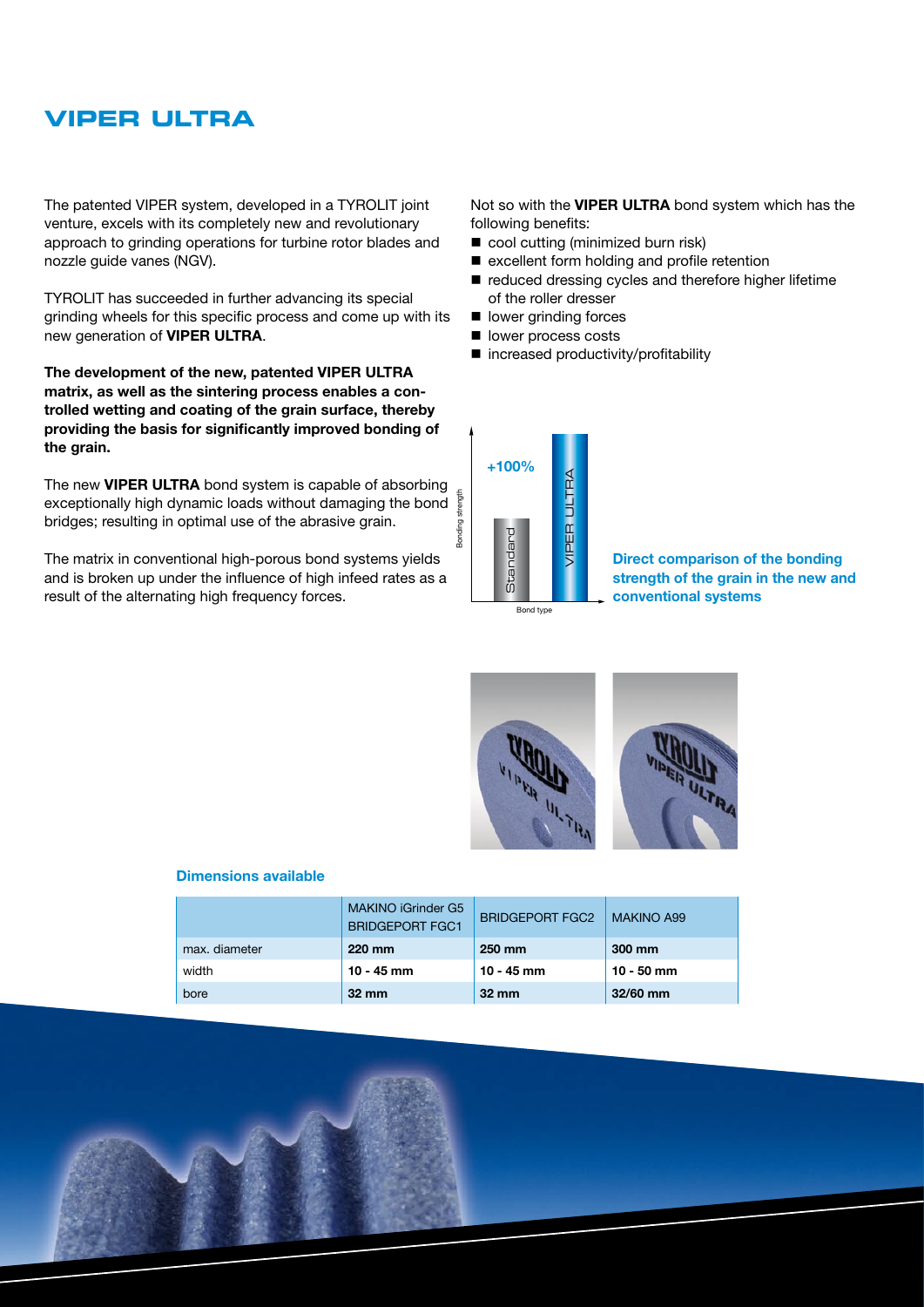### **VIPER DIAMOND ROLLER DRESSERS** THE COMPLETE SYSTEM SOLUTION FROM TYROLIT

Dressing is of great importance to the grinding strategy as a whole. TYROLIT has allocated this role to the high precision **VIPER** diamond roller dressers.

Whether for CD or NON CD application: the key to success lies in the fine adjustment of the roller dresser and grinding wheel to the **VIPER ULTRA** system.

Based on our new manufacturing process TYROLIT has achieved optimum utilization of the diamond and therefore maximum roller dresser lifetimes.

For the production of the roller dresser you may either provide us with a final drawing of your requirements or our design team will do this according to your component drawings.

#### **VIPER ULTRA application engineering**

To tap the full potential of your **VIPER** machine TYROLIT offers you the support of its expert application engineers. Know-how built on years of experience in process technology can help you to optimize your grinding process.

Whole-system analysis is concerned with the

- grinding strategy
- dressing strategy
- nozzle position and pressures
- $\blacksquare$  workpiece holding



Multi-profile dressing wheel



Single profile dressing wheel

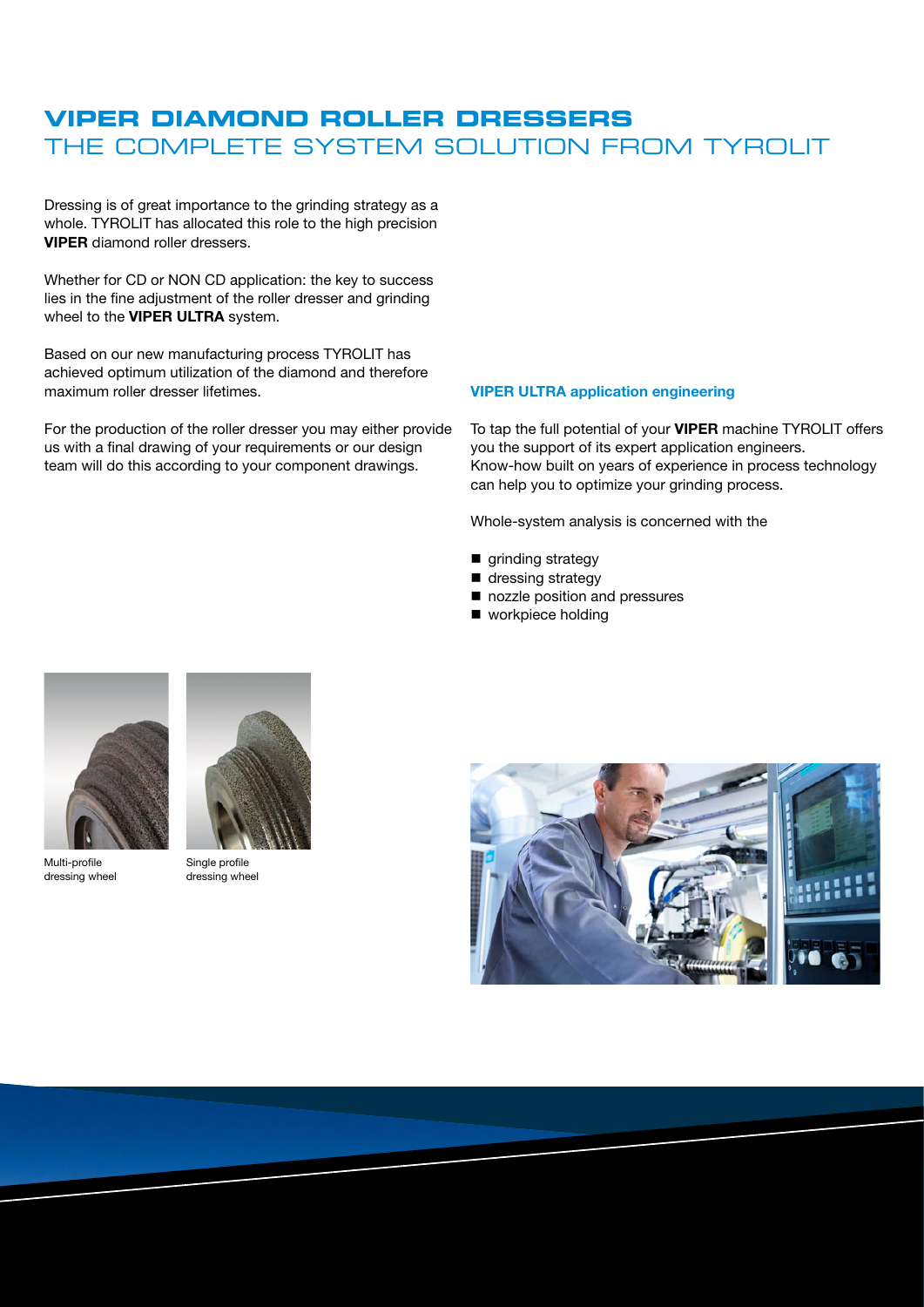# **SUcCESS STORIES**

### **Rotor blade - dove tail**

| End customer                       | <b>Aerospace industry</b>                                           |
|------------------------------------|---------------------------------------------------------------------|
| Material                           | <b>Ni-Basis</b>                                                     |
| Machine                            | <b>Makino iGrinder G5</b>                                           |
| Dressing                           | non CD                                                              |
| Operations                         | 2 operations/component                                              |
| Peripheral speed                   | $40 \text{ m/s}$                                                    |
| Table speed                        | 2000 mm/min                                                         |
| Cooling lubricant                  | Emulsion                                                            |
| Dressing amount                    | $0.4$ mm                                                            |
| Infeed                             | 0.1 - 2.0 mm depending on the                                       |
|                                    | process step                                                        |
| Grinding wheel                     | <b>VU33A60II10VB01</b>                                              |
|                                    | <b>VIPER ULTRA</b>                                                  |
| Components/wheel<br><b>TYROLIT</b> | 260                                                                 |
| <b>Dimensions</b>                  | 245x25x32                                                           |
| Results                            | • 35 % increase in capacity                                         |
|                                    | • Increase in the number of workpieces<br>per wheel from 200 to 260 |
|                                    | (equivalent to 30 %)                                                |
|                                    | • Process costs savings of                                          |
|                                    | € 42.000,- with 35.000 components/a                                 |
| <b>Measures</b>                    | • Optimization of the grinding and                                  |
|                                    | dressing parameters                                                 |
|                                    | <b>• Application of VIPER ULTRA</b>                                 |

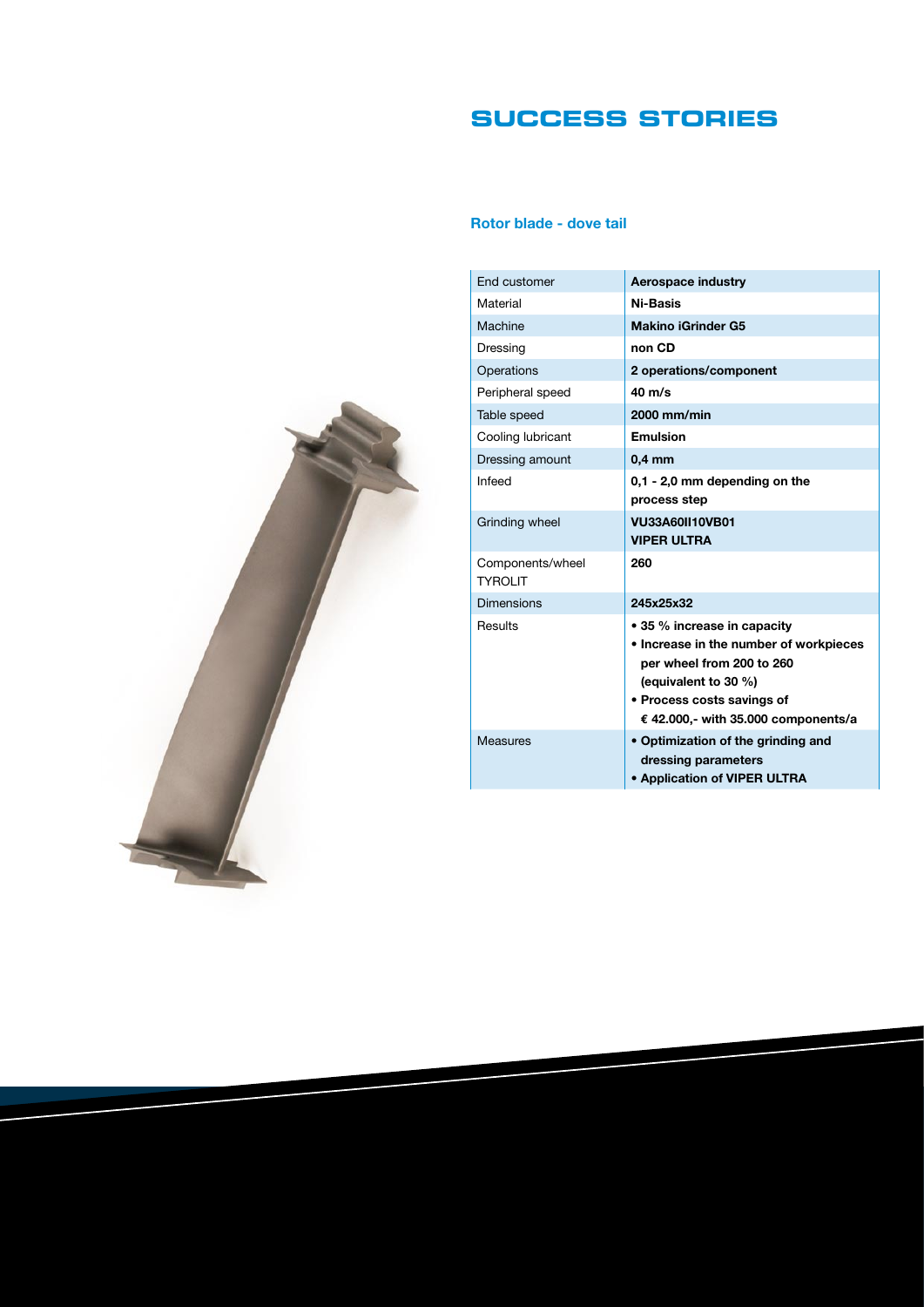# **SUcCESS STORIES**

### **Rotor blade - fir tree profile**

| End customer                 | Aerospace industry                                                                                                                                                                            |
|------------------------------|-----------------------------------------------------------------------------------------------------------------------------------------------------------------------------------------------|
| Material                     | Ni-Basis                                                                                                                                                                                      |
| Machine                      | <b>Bridgeport FGC 2</b>                                                                                                                                                                       |
| Dressing                     | non CD                                                                                                                                                                                        |
| Operations                   | 4 operations/component                                                                                                                                                                        |
| Peripheral speed             | $40 \text{ m/s}$                                                                                                                                                                              |
| Table speed                  | 1500 mm/min                                                                                                                                                                                   |
| Cooling lubricant            | <b>Emulsion</b>                                                                                                                                                                               |
| Dressing amount              | $0,4$ mm                                                                                                                                                                                      |
| Infeed                       | 0,1 - 1,5 mm depending on the process<br>step                                                                                                                                                 |
| Grinding wheel               | <b>VU33A60II10VB01</b>                                                                                                                                                                        |
| Components/wheel<br>TYROI IT | 250                                                                                                                                                                                           |
| <b>Dimensions</b>            | 250x25x32                                                                                                                                                                                     |
| Results                      | •30% increase in capacity<br>• Increase in the number of workpieces<br>per wheel from 150 to 250<br>(equivalent to 67 %)<br>• Process costs savings of<br>€ 20.000,- with 20.000 components/a |
| <b>Measures</b>              | • Optimization of the grinding and<br>dressing parameters<br>• Application of VIPER ULTRA                                                                                                     |